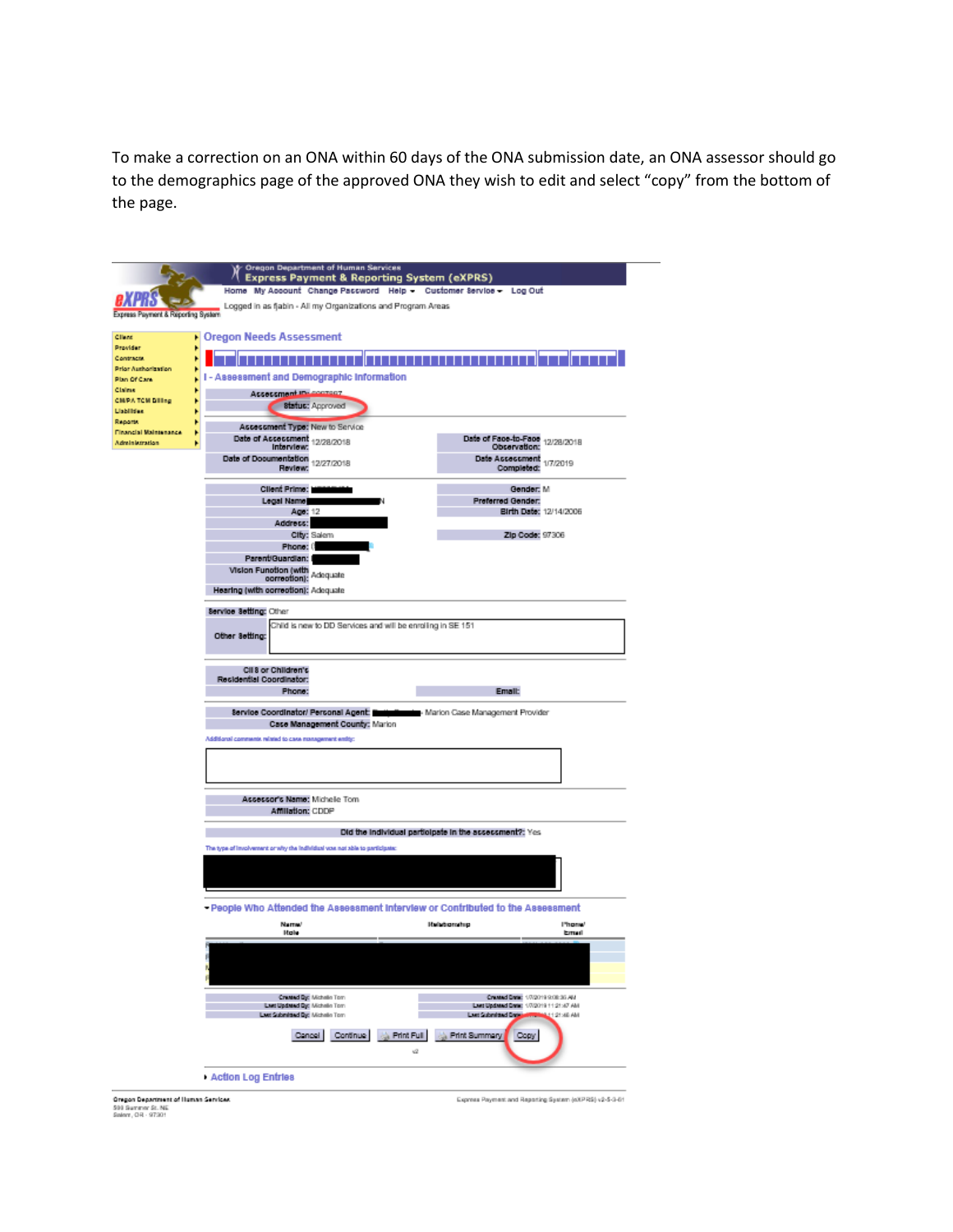A box with a menu will appear. select "Correction" from the Assessment type menu

And then select "copy"

| Type of copy?                  |
|--------------------------------|
| Assessment<br>Type: Correction |
| Cancel<br>Copy                 |

You are now able to make changes to any editable field in the ONA.

When you are done making edits, go to the final page of the ONA (the comprehensive review page) and press "submit". After submitting make sure the ONA now shows the approved status is "approved".

If it is, you are done.